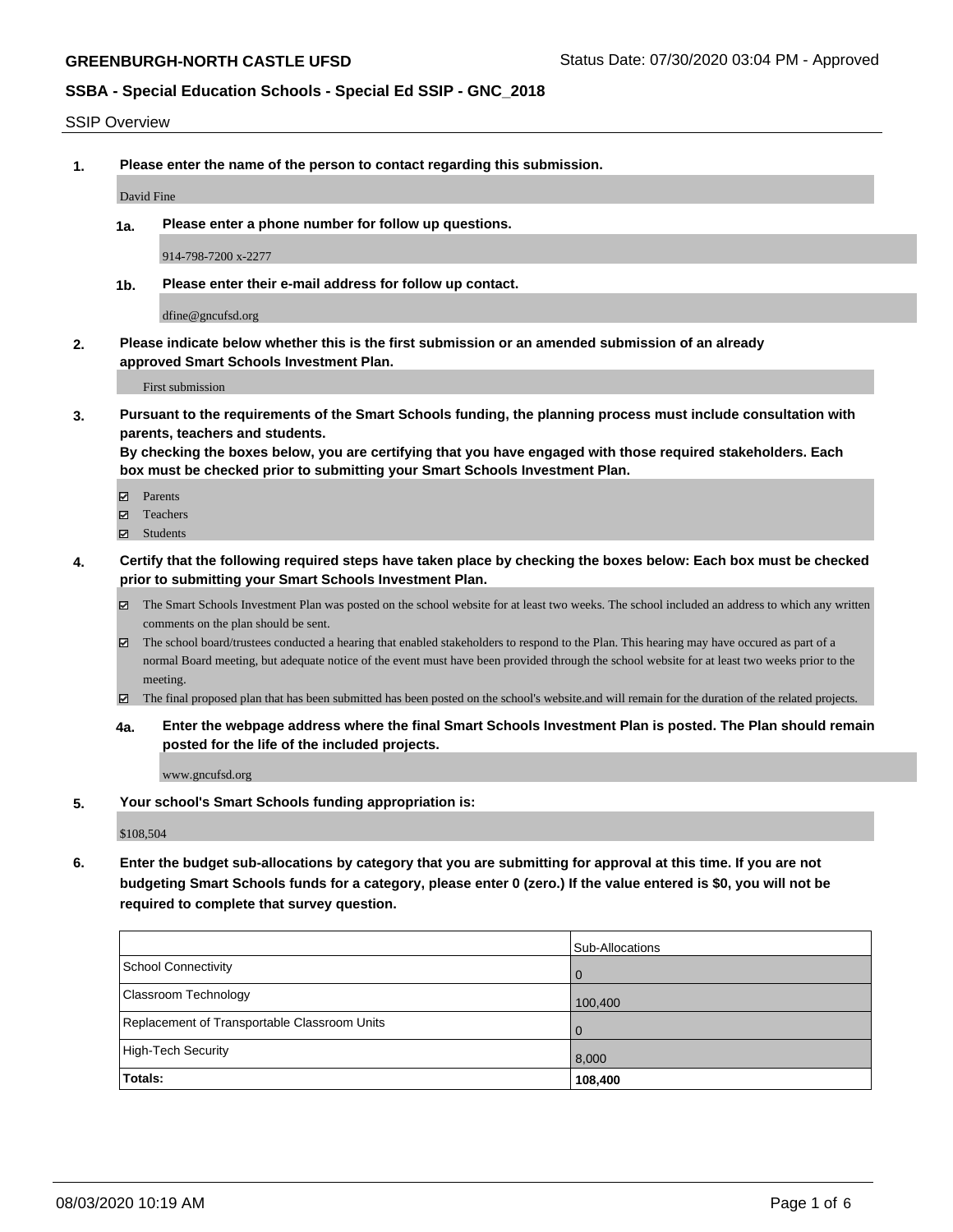School Connectivity

**1. Describe how you intend to use Smart Schools funds for high-speed broadband and/or wireless connectivity projects in school buildings.**

(No Response)

**2. Describe how the school plans to use digital connectivity and technology to improve teaching and learning.**

(No Response)

**3. Does your School Connectivity project require new construction or substantially altered space and result in capitalized cost in excess of \$100,000?**

(No Response)

**4. If you are submitting an allocation for School Connectivity complete this table. Note that the calculated Total at the bottom of the table must equal the Total allocation for this category that you entered in the SSIP Overview overall budget.** 

|                                            | Sub-Allocation |
|--------------------------------------------|----------------|
| Network/Access Costs                       | (No Response)  |
| <b>Outside Plant Costs</b>                 | (No Response)  |
| School Internal Connections and Components | (No Response)  |
| Professional Services                      | (No Response)  |
| Testing                                    | (No Response)  |
| <b>Other Upfront Costs</b>                 | (No Response)  |
| <b>Other Costs</b>                         | (No Response)  |
| Totals:                                    | 0              |

**5. Please detail the type, quantity, per unit cost and total cost of the eligible items under each sub-category. This is especially important for any expenditures listed under the "Other" category. All expenditures must be eligible for tax-exempt financing to be reimbursed with Smart Schools funds. Sufficient detail must be provided so that we can verify this is the case. If you have any questions, please contact us directly through smartschools@nysed.gov. Add rows under each sub-category for additional items, as needed.**

| each type.<br>(No Response)      | (No Response)          | (No Response) | (No Response) | (No Response)     |
|----------------------------------|------------------------|---------------|---------------|-------------------|
|                                  |                        |               |               |                   |
| Repeat to add another item under |                        |               |               |                   |
| ∣type.                           |                        |               |               |                   |
| Select the allowable expenditure | I Item to be purchased | Quantity      | Cost per Item | <b>Total Cost</b> |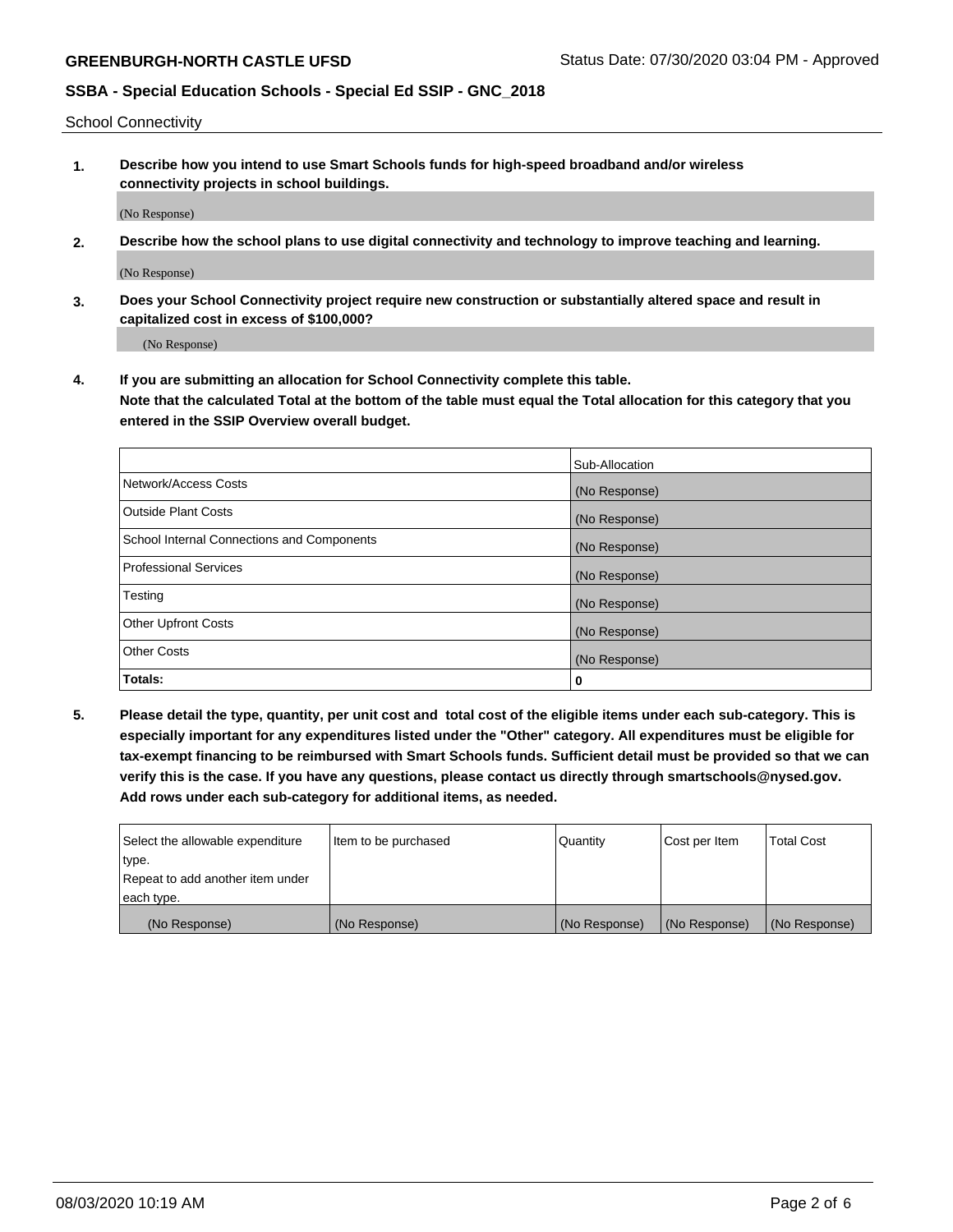Classroom Learning Technology Equipment (Devices)

### **1. Describe the devices you intend to purchase and their compatibility with existing or planned platforms or systems.**

Replacement of 15-interactive smart-boards with LED capacity.

Create a 1:1 system/initiative utilizing Acer Notebooks for students across all subject areas

Charging carts will be utilized for security, charging, organization, and safety of the hardware devices. We work with our local BOCES and Regional Information Center to align our systems, and insure compatability between hardware, network, and software. The SSBA funding will provide instructional technology opportunities within the classroom as well as teachers having the 21st experiences within.

### **2. Describe how the proposed technology purchases will improve teaching and learning inside or outside of the classroom.**

All teachers will have equitable access to interactive teaching as well as student-centered engagement with the interactive boards. In addition, all students will have 21st century access and ownership of their individualized teaching/learning processes. Designing a 1:1 initiative allows personal ownership and connection to both the learning process as well as curricular materials.

**3. To ensure the sustainability of technology purchases made with Smart Schools funds, schools must have a plan to maintain and support technology purchases reimbursed with Smart Schools funds. This sustainability plan should support recurring costs of use that are ineligible for Smart Schools funding such as device maintenance, technical support, Internet and wireless fees, maintenance of hotspots, staff professional development, building maintenance and the replacement of incidental items.**

By checking this box, you certify that the school has a sustainability plan as described above.

**4. Schools must ensure that devices purchased with Smart Schools funds will be distributed, prepared for use, maintained and supported appropriately. Schools must maintain detailed device inventories in accordance with generally accepted accounting principles.**

By checking this box, you certify that the school has a distribution and inventory management plan and system in place.

- **5. Schools must contact the SUNY/CUNY teacher preparation program that supplies the largest number of its new teachers to request advice on innovative uses and best practices at the intersection of pedagogy and educational technology.**
	- By checking this box, you certify that you have contacted the SUNY/CUNY teacher preparation program that supplies the largest number of your new teachers to request advice on these issues.
	- **5a. Please enter the name of the SUNY or CUNY Institution that you contacted.**

University of Albany

**5b. Enter the primary Institution phone number.**

518-442-5092

**5c. Enter the name of the contact person with whom you consulted and/or will be collaborating with on innovative uses of technology and best practices.**

Dr. Jason Lane

**6. If you are submitting an allocation for Classroom Educational Technology, complete this table. Note that the calculated Total at the bottom of the table must equal the Total allocation for this category that you entered in the SSIP Overview overall budget.**

|                          | Sub-Allocation |
|--------------------------|----------------|
| Interactive Whiteboards  | 30,000         |
| Computer Servers         | (No Response)  |
| <b>Desktop Computers</b> | (No Response)  |
| Laptop Computers         | 66,000         |
| <b>Tablet Computers</b>  | (No Response)  |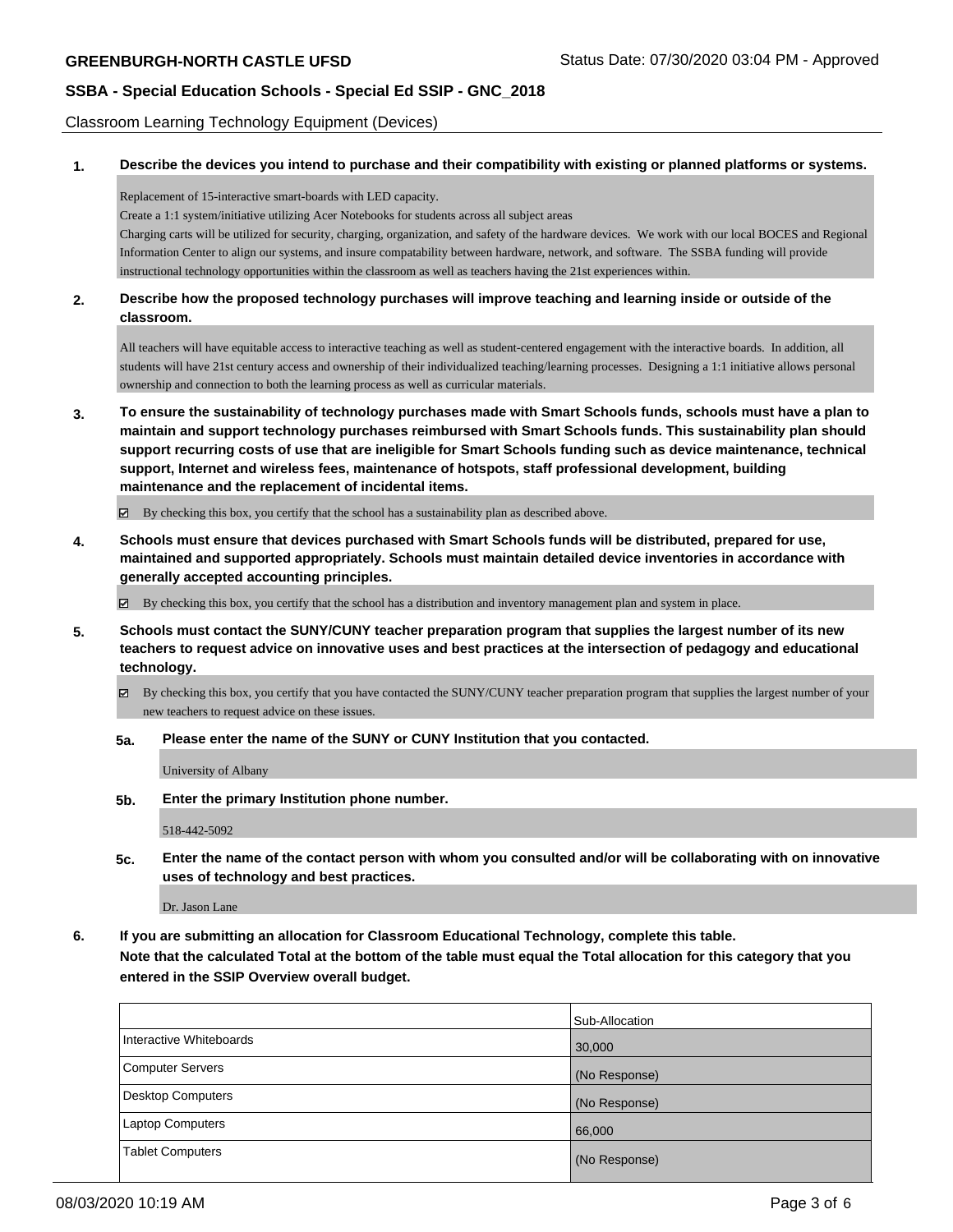Classroom Learning Technology Equipment (Devices)

|                    | Sub-Allocation |
|--------------------|----------------|
| <b>Other Costs</b> | 4,400          |
| Totals:            | 100,400        |

**7. Please detail the type, quantity, per unit cost and total cost of the eligible items under each sub-category. This is especially important for any expenditures listed under the "Other" category. All expenditures must be capital bond eligible to be reimbursed with Smart Schools funds. If you have any questions, please contact us directly through smartschools@nysed.gov.**

**Add rows under each sub-category for additional items, as needed.**

| Select the allowable expenditure | Item to be purchased       | Quantity | Cost per Item | <b>Total Cost</b> |
|----------------------------------|----------------------------|----------|---------------|-------------------|
| type.                            |                            |          |               |                   |
| Repeat to add another item under |                            |          |               |                   |
| each type.                       |                            |          |               |                   |
| Interactive Whiteboards          | <b>Activ-Panel</b>         | 15       | 2,000         | 30,000            |
| <b>Laptop Computers</b>          | Acer Laptops               | 300      | 220           | 66,000            |
| <b>Other Costs</b>               | <b>Mobile Laptop Carts</b> | 22       | 200           | 4,400             |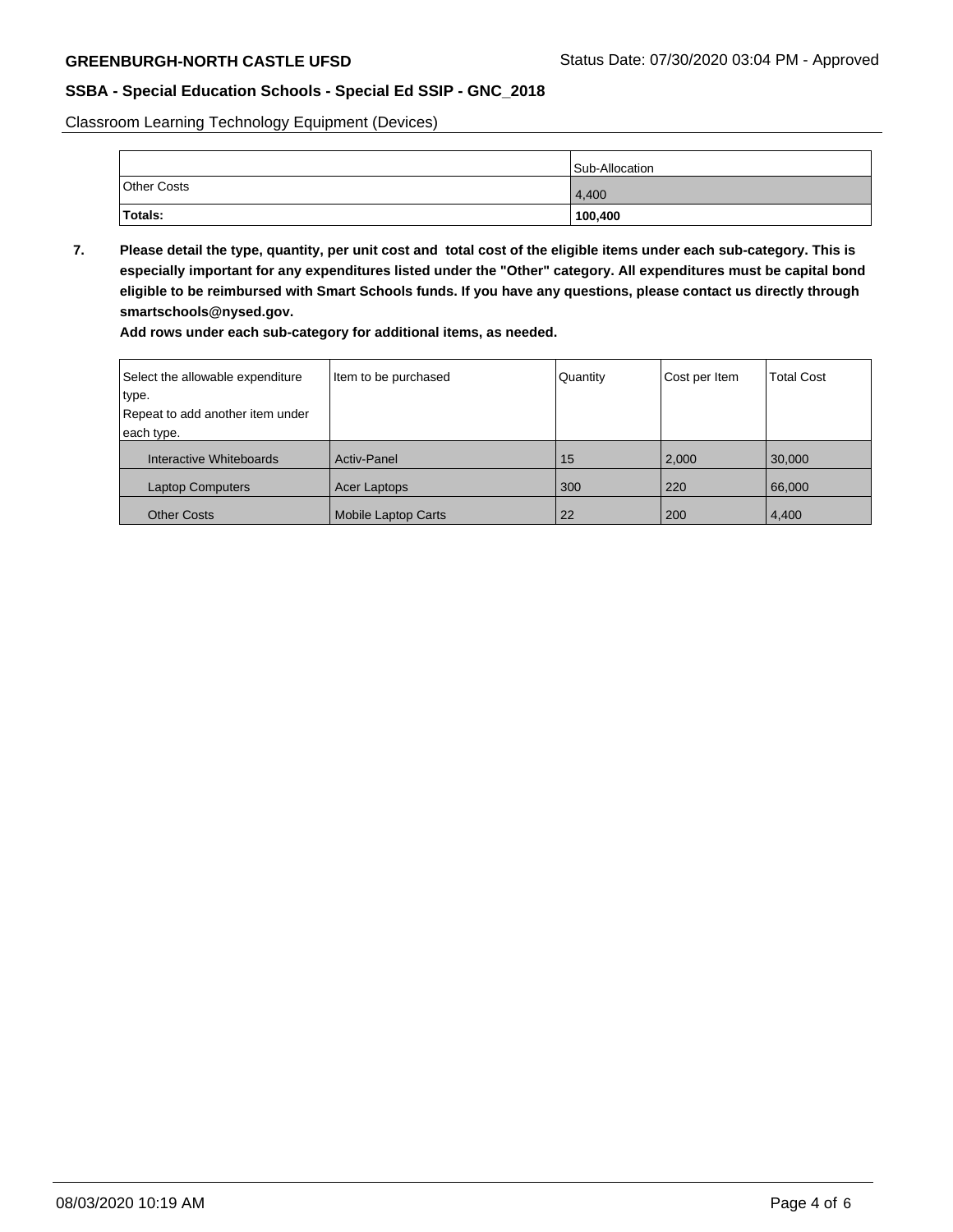Replace/Modernize Transportable Classrooms

**1. Describe the school's plan to construct, enhance or modernize education facilities to provide high-quality instructional space by replacing transportable classrooms.**

(No Response)

**2. Does your Classroom Trailer project require new construction or substantially altered space and result in capitalized cost in excess of \$100,000?**

(No Response)

**3. If you have made an allocation for Replace Transportable Classrooms, complete this table. Note that the calculated Total at the bottom of the table must equal the Total allocation for this category that you entered in the SSIP Overview overall budget.**

|                                                | Sub-Allocation |
|------------------------------------------------|----------------|
| Construct New Instructional Space              | (No Response)  |
| Enhance/Modernize Existing Instructional Space | (No Response)  |
| Other Costs                                    | (No Response)  |
| Totals:                                        | 0              |

**4. Please detail the type, quantity, per unit cost and total cost of the eligible items under each sub-category. This is especially important for any expenditures listed under the "Other" category. All expenditures must be capital bond eligible to be reimbursed with Smart Schools funds. If you have any questions, please contact us directly through smartschools@nysed.gov.**

**Add rows under each sub-category for additional items, as needed.**

| Select the allowable expenditure | lltem to be purchased | Quantity      | Cost per Item | <b>Total Cost</b> |
|----------------------------------|-----------------------|---------------|---------------|-------------------|
| type.                            |                       |               |               |                   |
| Repeat to add another item under |                       |               |               |                   |
| each type.                       |                       |               |               |                   |
| (No Response)                    | (No Response)         | (No Response) | (No Response) | (No Response)     |